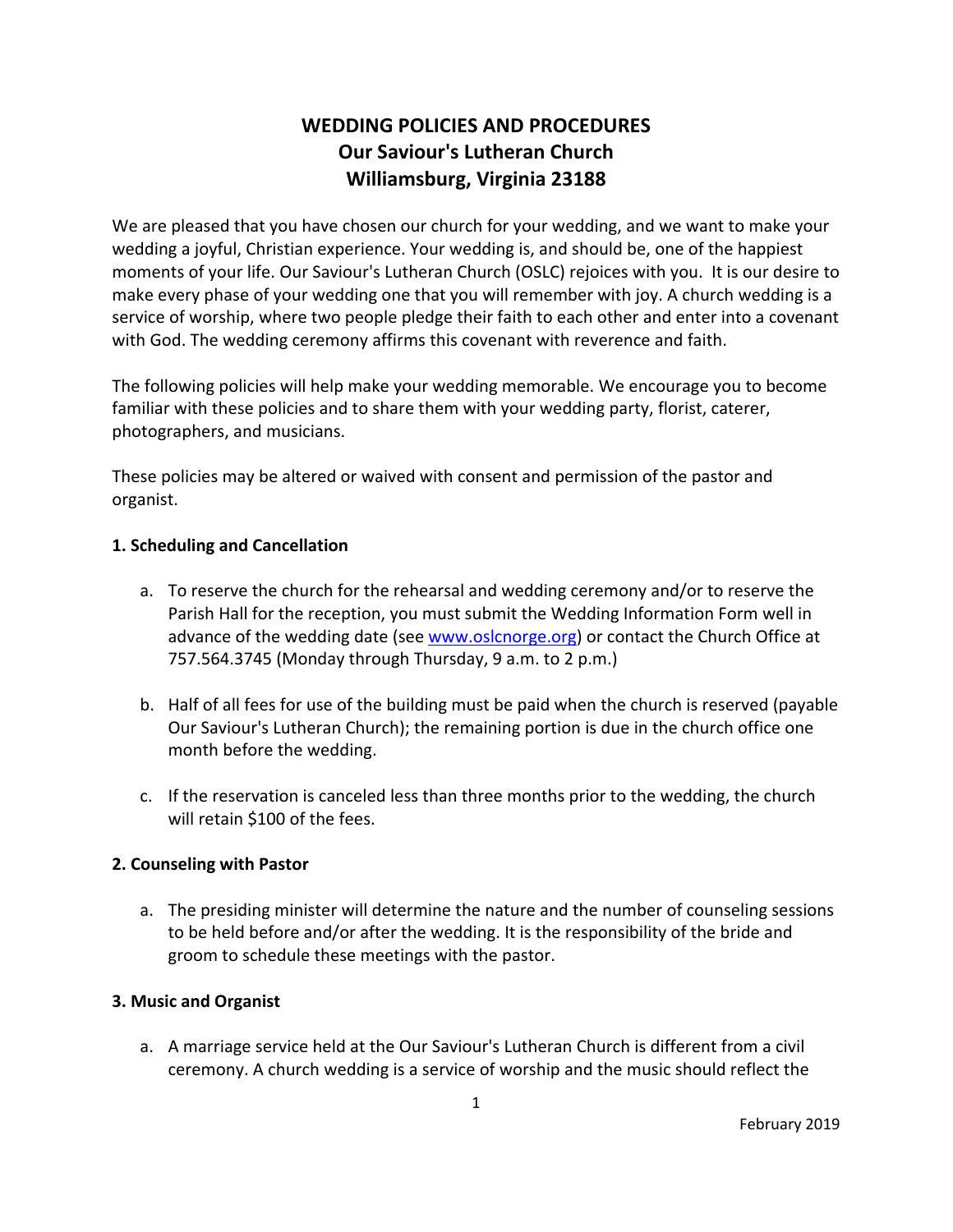dignity of the moment. The bride and groom should contact the Minister of Music at least three months prior to the date. Should another organist be selected, he or she must be approved by the Minister of Music, and must approve all guest musicians, music and procedures, in consultation with the pastor.

#### **4. License**

a. The marriage license must be in the church office one week prior to the wedding.

## **5. Rehearsal**

a. One hour is scheduled for the wedding rehearsal. Please ask all participants to arrive 15 minutes early to ensure that the rehearsal begins on time.

#### **6. Facilities**

- a. The facility is available for the wedding party two hours before the wedding.
- b. A Bride's Room will be assigned in the Parish Hall and a Groom's Room will be assigned in the church's basement. These rooms should be cleared of any personal belongings immediately following the service.

#### **7. Nursery**

- a. We are unable to provide nursery care for weddings. You may, however, use our nursery facility and your own nursery personnel. Please make sure the nursery is in order before you leave.
- b. Please notify the Wedding Director if you plan to use the nursery. OSLC seeks to provide a safe environment for children and youth. The provisions OSLC's current Child Safety Policies and Procedures must be adhered to for any use where children and youth are involved. This document is found on our web site http://www.oslcnorge.org.

## **8. Decoration**

- a. Avoid using tape, nails, tacks or staples to attach decorations to the walls, wood‐work, furniture or floors.
- b. Avoid using an aisle runner because it is a trip hazard.
- c. Flower petals may be used in the church. Bird seed, flower petals, and bubbles may be used outside in front of the church.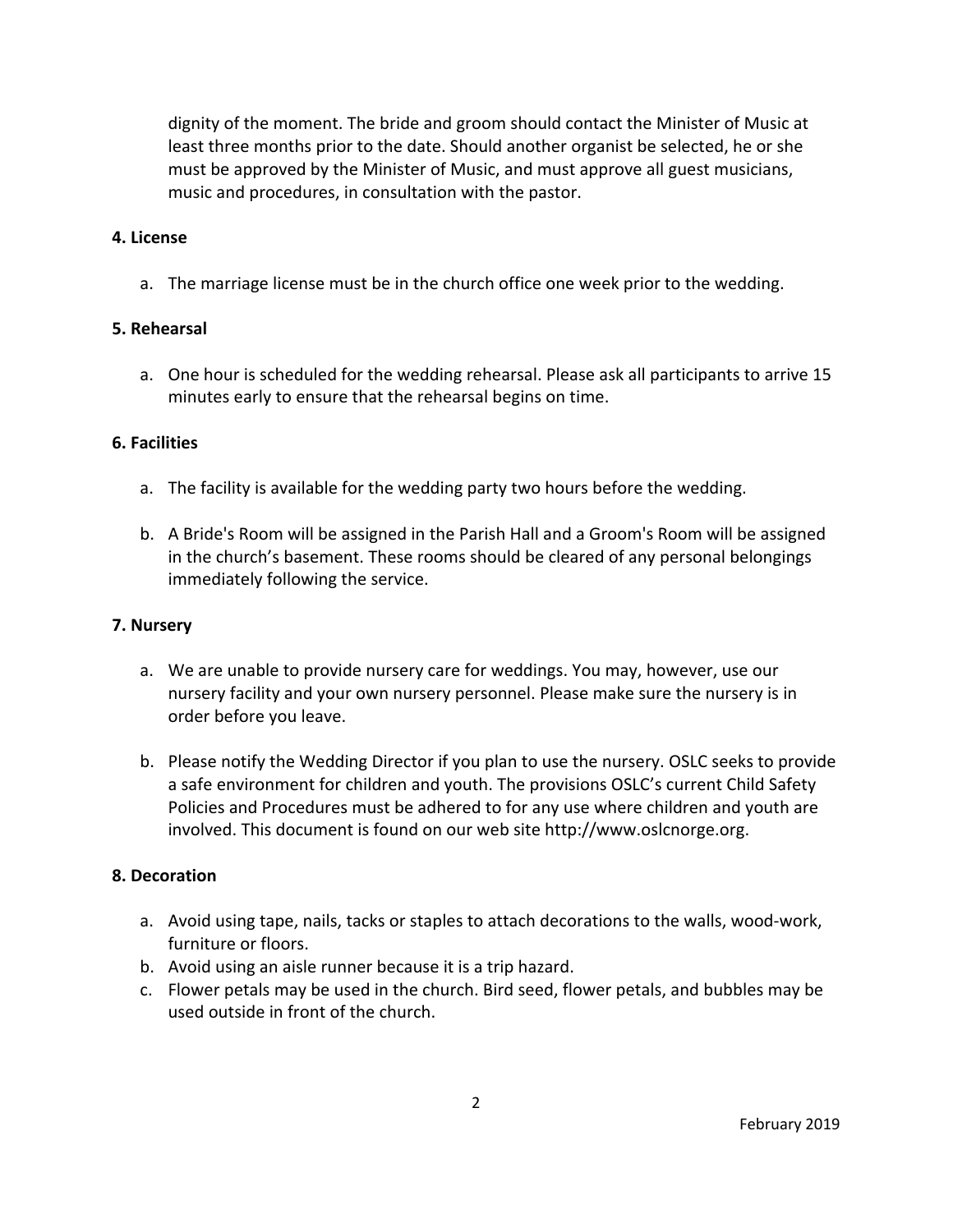## **9. Photography**

- a. We ask that these guidelines be observed to preserve the sacredness of the worship service:
	- i. Avoid using flash photography. It is the responsibility of the photographer to replace furniture moved in rooms used for pictures. After the ceremony, pictures must be completed within 30 minutes after the ceremony.
	- ii. During the wedding, the photographer is to remain as unobtrusive as possible.
	- iii. At the discretion of the presiding pastor, one video camcorder may be permitted. If a camcorder is used, its location is to remain stationary during the ceremony.

## **10. Other Policies**

- a. All cell phones and pagers must be turned off or in silent mode during the wedding.
- b. OSLC facilities and property are smoke‐free. Consumption of alcohol is not permitted on the premises, except that beer and wine may be permitted at the reception, if approved in advance by the OSLC's Church Council.
- c. OSLC will not be liable for personal items lost, stolen or damaged during the wedding and reception.
- d. The bride and groom will be responsible for paying for the repair of any damage done to the church during the rehearsal, wedding, or reception.
- e. User must contact the ABC Board and have them determine if an ABC license is needed. Provide a determination letter from the ABC Board to the Hall Committee.

## **11. Catering the Reception**

- a. If your reception is held in the Parish Hall, your caterer must have a certificate of liability insurance and must contact the church for the necessary information and a copy the OSLC's Kitchen Use and Sanitation Guidelines.
- b. The kitchen must be left clean and orderly after use. Garbage and trash must be bagged and disposed of in the dumpster near entrance to the parking lot.
- c. Church supplies and food are not to be used except for church sponsored activities. Users must comply with pertinent Virginia Department of Agriculture Rules and with the OSLC's Kitchen Use and Sanitation Guidelines and other directions as posted in the kitchen. All food waste must be double bagged.
- d. Refrigeration and Freezer space is limited.
- e. Following the reception, the kitchen and Parish Hall must be cleaned.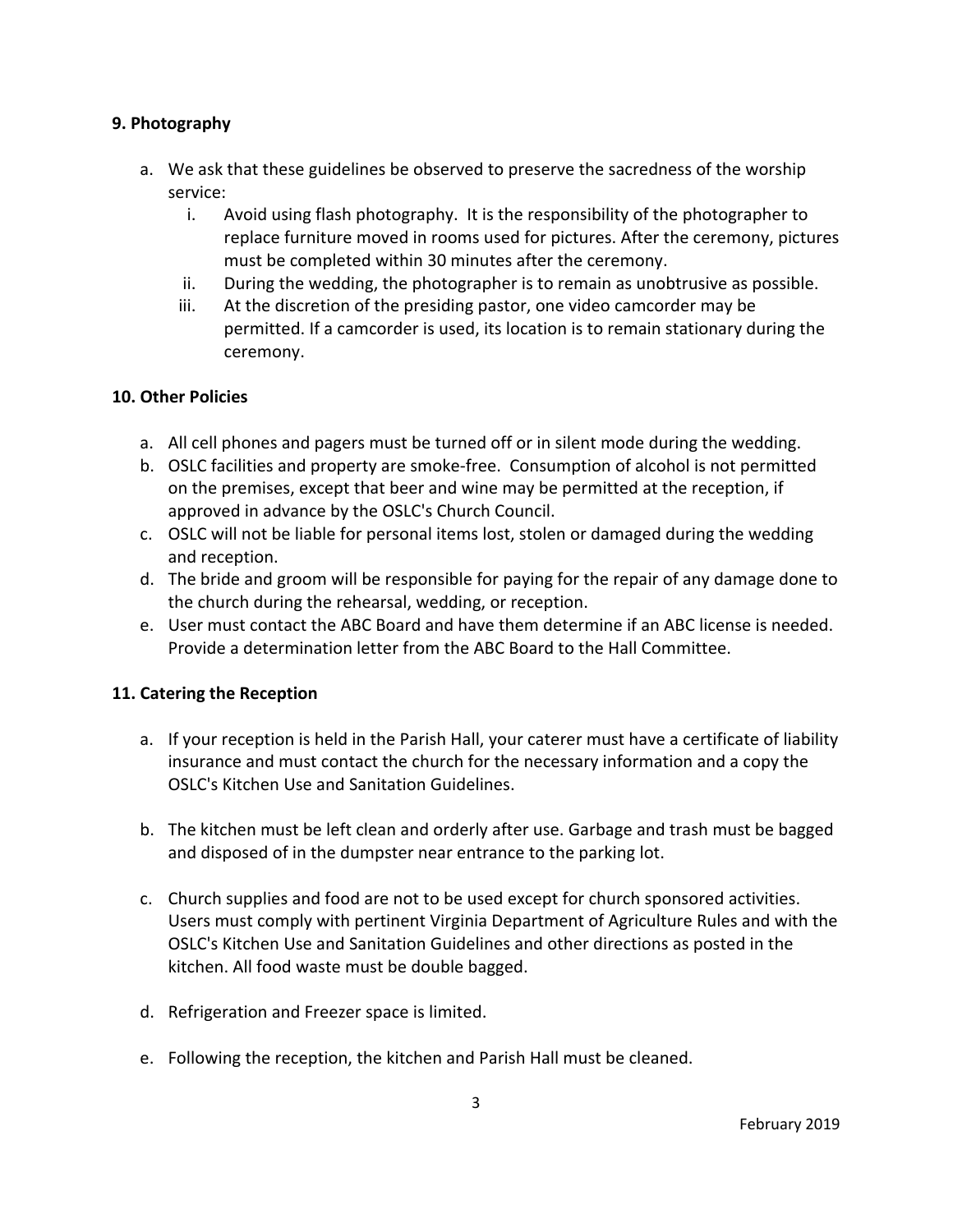## **12. Wedding Fees**

- a. Our Saviour's Lutheran Church requires that 50% of the wedding fees be paid when reserving the church. The remaining portion is due in the church office one month prior to the wedding. Fees for the musician, Wedding Director, Sexton should be paid directly to those involved prior to the wedding.
- b. Costs for the professional services offered in counseling, music, and officiating at the wedding are the responsibility of the bride and groom.
- c. Rates for the Minister of Music have been established in accordance with the guidelines set by the American Guild of Organists:
	- i. Wedding/Consultation: \$200.00
	- ii. Rehearsal with Wedding Party (not required): \$ 85.00
	- iii. Rehearsal with another musician (per rehearsal): \$ 85.00
	- iv. All fees are payable to the Minister of Music (check should be made payable to Gigi Paddock) one month before the wedding.
- d. Soloist fees should be negotiated with each soloist.

# **13. Pastor: Any pastoral participation (other than OSLC pastor) in a wedding ceremony will be with the consent and coordination of the OSLC's Pastor.**

a. In addition to the fees set forth below, a fully refundable \$100 damage fee is required for all weddings.

#### **14. Active Members**

Members who, by their regular offerings, support the ministry of OSLC are not charged for the use of the facilities of the Church or Parish Hall.

Members are responsible for the cleaning of the sanctuary and the services of the Wedding Director (payable to the Wedding Director).

#### **15. Fees**

| а. | Non-member |                                            |                       |
|----|------------|--------------------------------------------|-----------------------|
|    | i.         | Non-Member Wedding                         | \$500.00              |
|    | ii.        | Non-Member Parish Hall                     | \$500.00              |
|    | iii.       | Non-Member Use of Kitchen                  | \$500.00              |
|    | iv.        | Pastor - Wedding                           | \$250.00              |
|    | v.         | <b>Pre-Marital Counseling</b>              | \$35.00               |
|    | vi.        | <b>Organist - Wedding and Consultation</b> | \$200.00              |
|    | vii.       | Organist - Wedding Rehearsal               | \$85.00               |
|    | viii.      | Organist-Rehearsal with another musician   | \$85.00               |
|    | ix.        | Cleaning fee                               | \$100.00 per building |